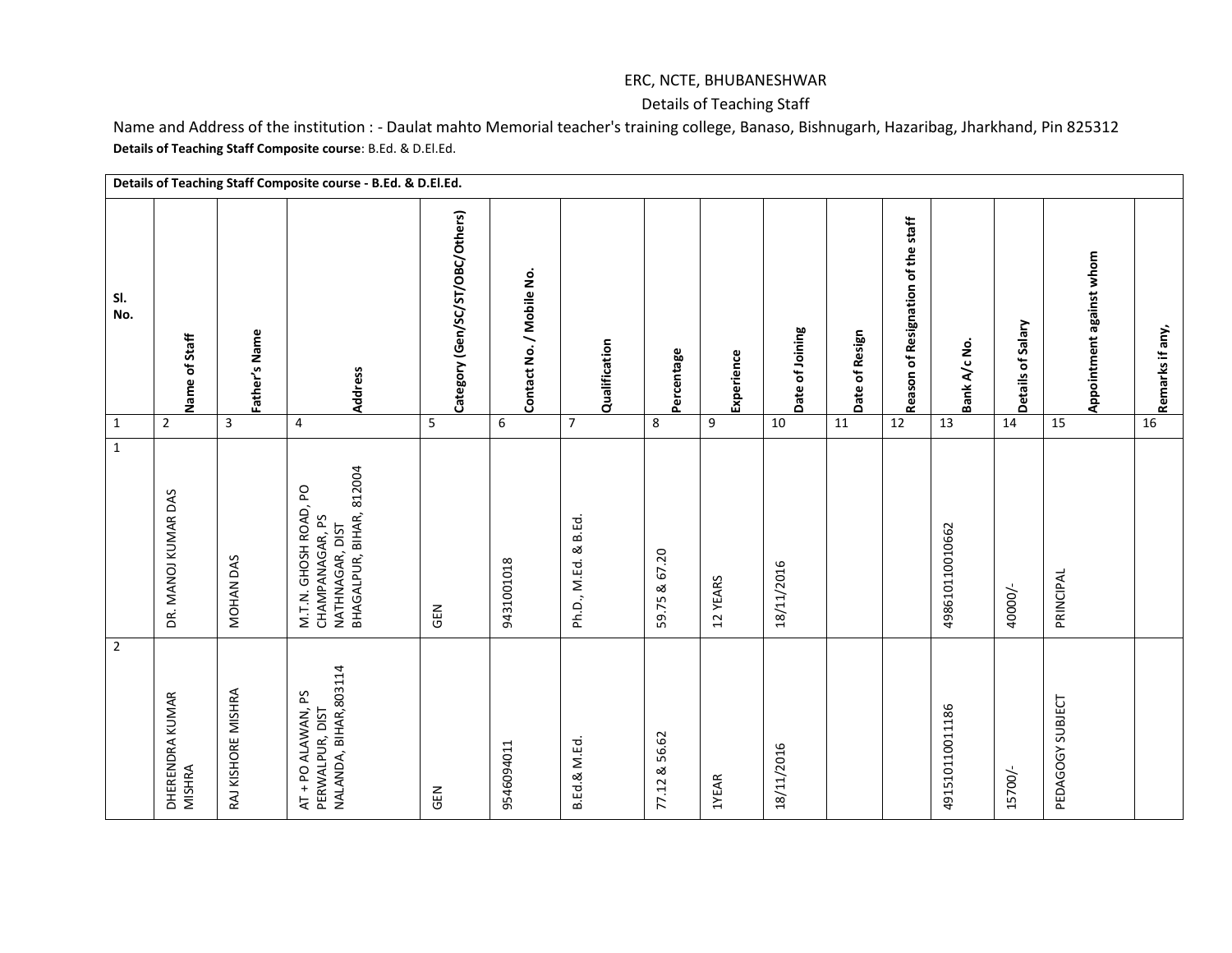| $\,6\,$                                                            | 5                                            | 4                                                                   | 3                                                               |
|--------------------------------------------------------------------|----------------------------------------------|---------------------------------------------------------------------|-----------------------------------------------------------------|
| MANJUSHA SHAHI                                                     | ANAND KUMAR NAVIN                            | <b>JITENDRA KUMAR</b>                                               | RISHIKESH                                                       |
| RAM NAGINA SIGH                                                    | RAM CHARAN                                   | MAHESH PRASAD                                                       | N.K. PATHAK                                                     |
| AT + PO BALIYA, JAGDISHPUR,<br>DIST AMBEDKAR NAGAR, U.P.<br>224190 | FAIZABAD, U.P. 224141<br>AT + PO AMSIN, DIST | AT GANGATI, PO JAMUI, PS<br>NAGAR UTARI, DIST<br>GARHWA, JH. 822121 | (BODH GAYA), DIST GAYA,<br>BIHAR, 823004<br>AT DHANAWA, PO C.A. |
| <b>GEN</b>                                                         | <b>GEN</b>                                   | OBC                                                                 | <b>GEN</b>                                                      |
| 9506381695                                                         | 8004976852                                   | 7607894862                                                          | 9304175318                                                      |
| B.Ed., M.A. EDUCATION                                              | B.Ed.& M.Ed.                                 | B.Ed.& M.Ed.                                                        | B.Ed.& M.Ed.                                                    |
| 70.9, 60.27                                                        | 72.20 & 63                                   | 64.62 & 76.28                                                       | 76 & 70                                                         |
| 1 YEAR                                                             | 1YEAR                                        | <b>1YEAR</b>                                                        | 9 YEARS                                                         |
| 18/11/2016                                                         | 18/11/2016                                   | 18/11/2016                                                          | 18/11/2016                                                      |
|                                                                    |                                              |                                                                     |                                                                 |
|                                                                    |                                              |                                                                     |                                                                 |
| 498610110010696                                                    | 498610110010699                              | 498610110010664                                                     | 455710110006225                                                 |
| 15700/-                                                            | 15700/-                                      | 15700/-                                                             | 15700/-                                                         |
| PEDAGOGY SUBJECT                                                   | PEDAGOGY SUBJECT                             | PEDAGOGY SUBJECT                                                    | PEDAGOGY SUBJECT                                                |
|                                                                    |                                              |                                                                     |                                                                 |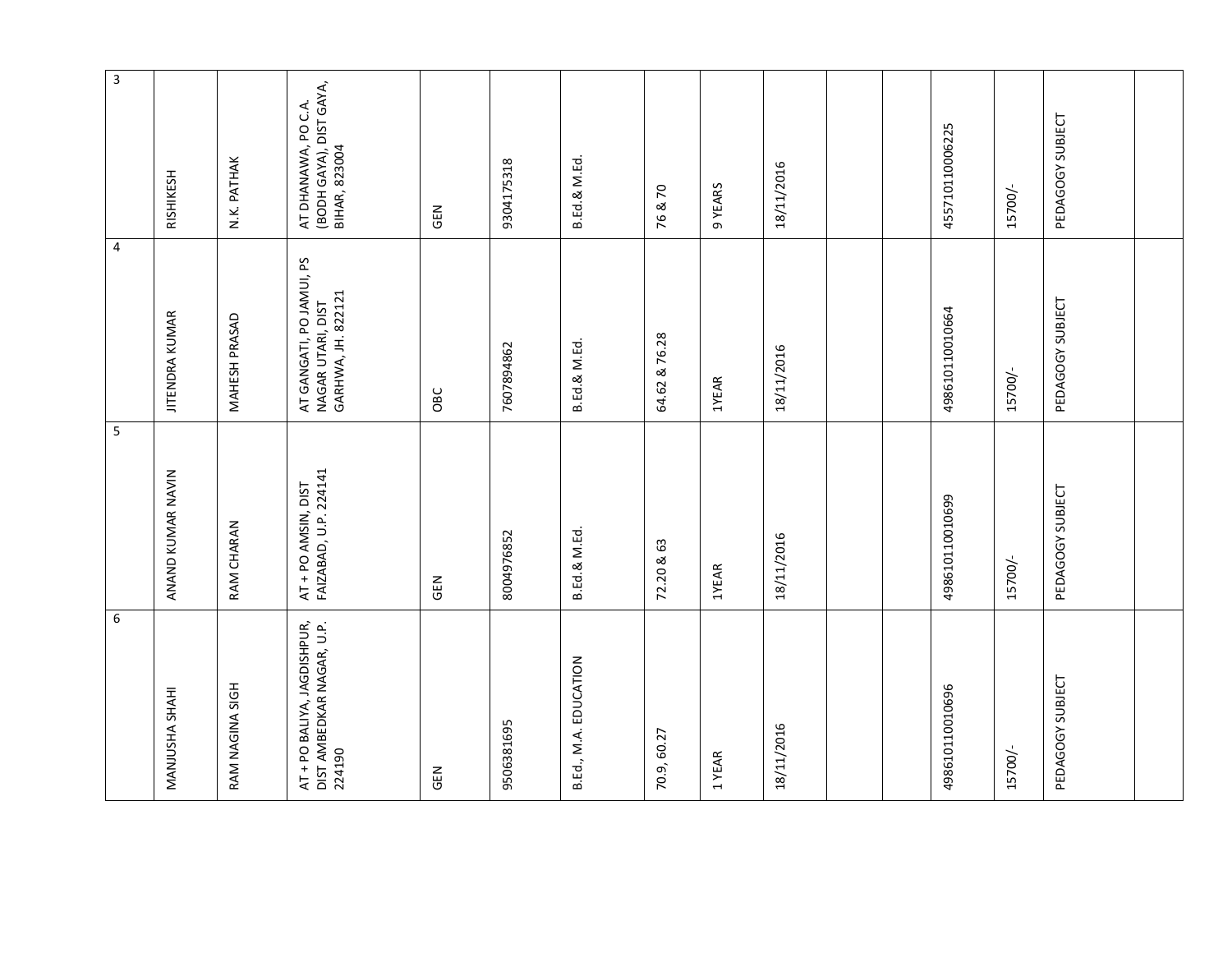| $\boldsymbol{7}$ | ABHISHEK KUMAR PANDEY | KEDAR NATH PANDEY      | GOVIND SAHAB, PS ALAPUR,<br>MANJHARIYA, PO AHIRAULT<br>DIST AMBEDKAR NAGAR,<br>AT BHAGWANPUR<br>U.P. 224139 | <b>SEN</b> | 9415183181 | B.Ed.& M.Ed.          | 75, 62.33     | <b>1YEAR</b> | 18/11/2016 |  | 498610110010698 | 15700/- | PEDAGOGY SUBJECT |  |
|------------------|-----------------------|------------------------|-------------------------------------------------------------------------------------------------------------|------------|------------|-----------------------|---------------|--------------|------------|--|-----------------|---------|------------------|--|
| $\,8\,$          | SONAL SINGH           | JANESHWAR PRASAD SINGH | AT DEOKULI, PO DORRA, PS<br>RAMPUR CHAURAM, DIST<br>ARWAL, BIHAR, 804419                                    | <b>M30</b> | 9507236746 | B.Ed.& M.Ed.          | 71.9 & 63.38  | 1YEAR        | 18/11/2016 |  | 592710110000893 | 15700/- | PEDAGOGY SUBJECT |  |
| 9                | KUMARI SWARNA MISHRA  | SHIV SHANKAR MISHRA    | AT + PO DORANDA, PS<br>DHANWAR, DIST GIRIDIH,<br>JH. 825412                                                 | <b>N3O</b> | 9939801195 | B.Ed., M.A. EDUCATION | 74.55 & 56.75 | 1YEAR        | 18/11/2016 |  | 484310110001196 | 15700/- | PEDAGOGY SUBJECT |  |
| 10               | PRIYA KUMARI          | RAMNANADAN SAHU        | GHAGHRA, DIST GUMLA, JH.<br>AT + PO DEWAKI, PS<br>825323                                                    | OBC        | 9934155154 | B.Ed. & NET           | 68.1          | 1YEAR        | 18/11/2016 |  | 493510110001637 | 15700/- | PEDAGOGY SUBJECT |  |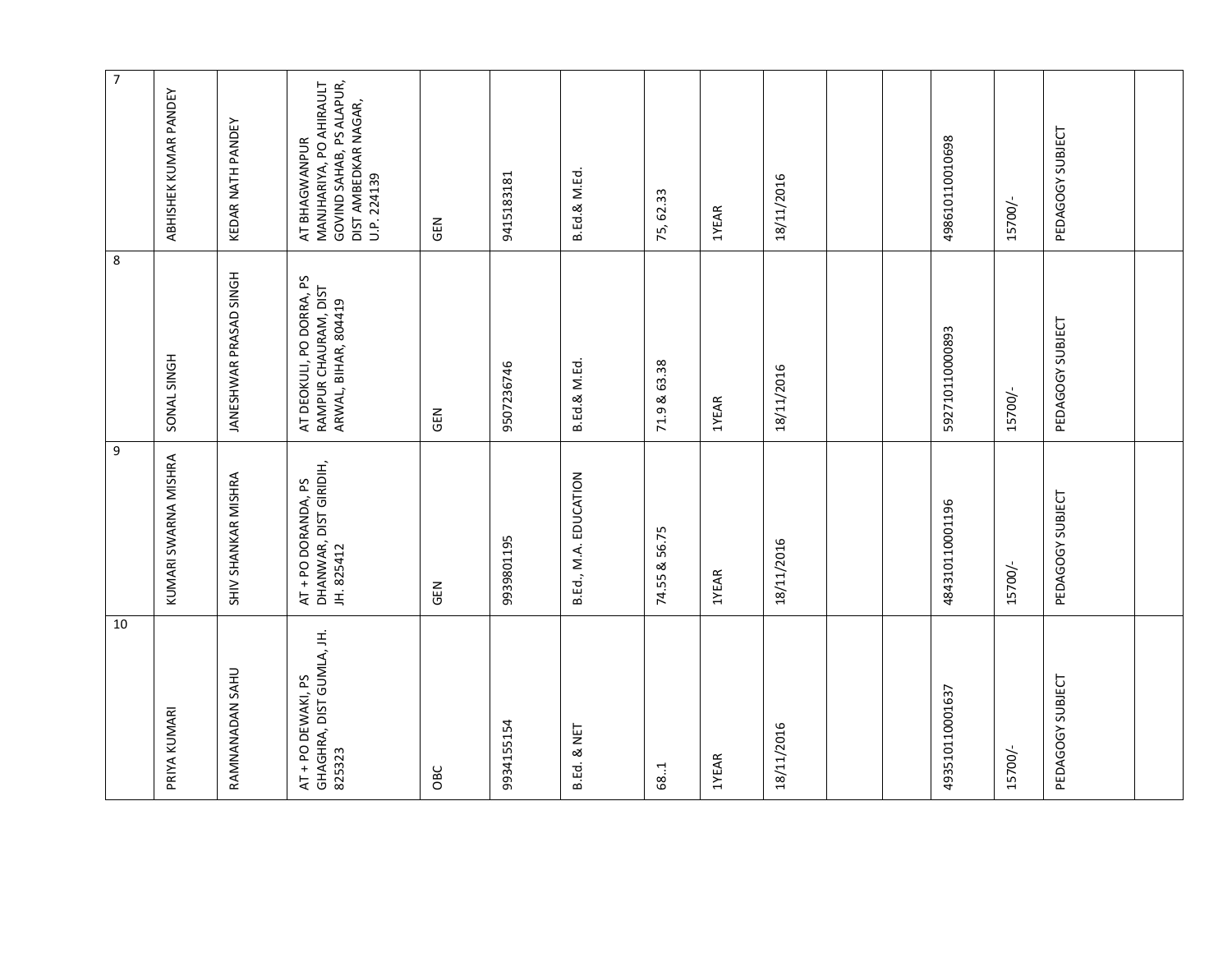| 14                                                    | 13                                            | 12                                                                                                                                  | $11\,$                                                          |
|-------------------------------------------------------|-----------------------------------------------|-------------------------------------------------------------------------------------------------------------------------------------|-----------------------------------------------------------------|
| SANJAY KUMAR CHOURASIYA                               | VIRENDRA KUMAR PATEL                          | KUNJLATA KUMARI                                                                                                                     | DAYANAND THAKUR                                                 |
| BALDEO BARAI                                          | JAI SINGH PATEL                               | SURENDRA PRASAD                                                                                                                     | SAHDEO THKUR                                                    |
| AT GARILONG, PO + PS TANDWA,<br>DIST CHATRA, JH.      | DIST MAU, U.P. 276301<br>AT + PO USARI KHURD, | SARISTABAD, (NONIYATOLI),<br>SINGH, PURNIMA BHAWAN,<br>C/O DR. SATISH KUMAR<br>GARDANIBAGH, PATNA,<br>PO ANISHABAD,<br><b>BIHAR</b> | AT BELAHI, PO BASARIYA,<br>PS CHOUPARAN, DIST<br>HAZARIBAG, JH. |
| OBC                                                   | GEN                                           | OBC                                                                                                                                 | OBC                                                             |
| 9431590964                                            | 9415370866                                    | 7488286960                                                                                                                          | 9608832206                                                      |
| B.Ed. & M.A. Education                                | B.Ed.& M.Ed.                                  | B.Ed.& M.Ed.                                                                                                                        | B.Ed.& M.Ed.                                                    |
| 78.9 & 56.88                                          | 72.4, 69.14                                   | 78 & 70                                                                                                                             | 76, 77                                                          |
| 1YEAR                                                 | 1YEAR                                         | <b>1YEAR</b>                                                                                                                        | <b>1YEAR</b>                                                    |
| 1/7/2016                                              | 18/11/2016                                    | 18/11/2016                                                                                                                          | 18/11/2016                                                      |
|                                                       |                                               |                                                                                                                                     |                                                                 |
|                                                       |                                               |                                                                                                                                     |                                                                 |
| 589310110000040                                       |                                               |                                                                                                                                     | 498610110010712                                                 |
| 15700/-                                               | 15700/-                                       | 15700/-                                                                                                                             | 15700/-                                                         |
| PERSPECTIVE IN EDUCATION /<br>FOUNDATION OF EDUCATION | PEDAGOGY SUBJECT                              | PEDAGOGY SUBJECT                                                                                                                    | PEDAGOGY SUBJECT                                                |
|                                                       |                                               |                                                                                                                                     |                                                                 |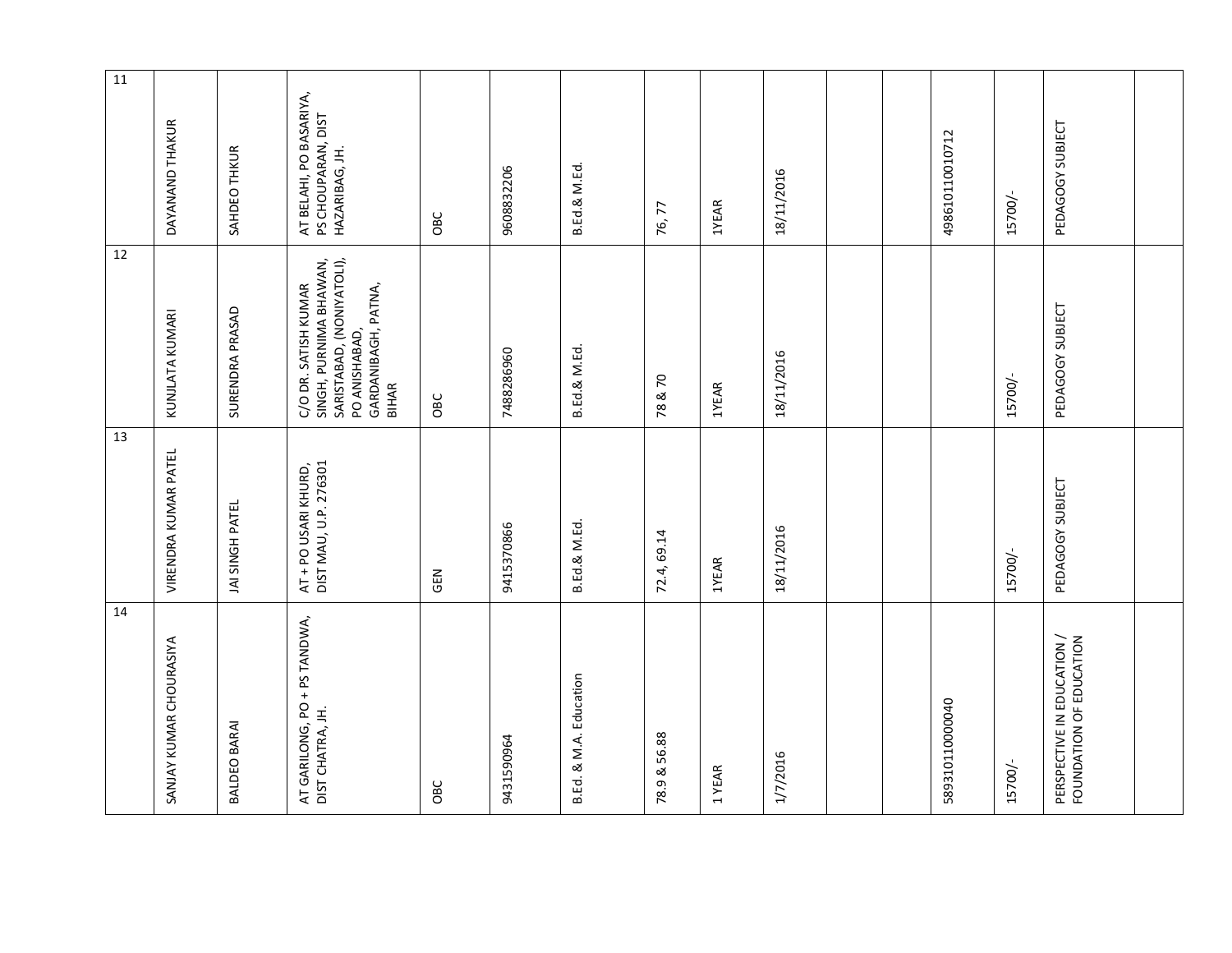| 17                                                                 | 16                                                    | 15                                                    |
|--------------------------------------------------------------------|-------------------------------------------------------|-------------------------------------------------------|
| BABLI KUMARI                                                       | RAMESH KUMAR                                          | RAMDAS MAHTO                                          |
| SHYAM BIHARI TIWARI                                                | RAJ KUMAR RAY                                         | BIRJU RAM MAHTO                                       |
| AT + PO DAMODARPUR, PS<br>DHANBAD, JH., 826004<br>SARI DHALA, DIST | Q.No. 3474, XII/B B.S.CITY,<br>BOKARO, JH. 827012     | AT + PO BANSIA, PS RAHE, DIST<br>RANCHI, JH.          |
| <b>GEN</b>                                                         | OBC                                                   | OBC                                                   |
| 9525830477                                                         | 7549114214                                            | 9430141496                                            |
| B.Ed. & M.Ed.                                                      | B.Ed. & M.Ed.                                         | B.Ed. & M.Ed.                                         |
| 77 & 65                                                            | 64.6 & 64                                             | 69.5 & 70.66                                          |
| 1 YEAR                                                             | 1YEAR                                                 | 1 YEAR                                                |
| 1/12/2017, 1/9/2016                                                | 1/7/2016, 1/12/2017                                   | 1/7/2016                                              |
|                                                                    |                                                       |                                                       |
|                                                                    |                                                       |                                                       |
| 473910310000382                                                    | 44250100000457                                        | 499110110011627                                       |
| 15700/-                                                            | 15700/-                                               | 15700/-                                               |
| FOUNDATION OF<br>PERSPECTIVE IN<br>EDUCATION /<br>EDUCATION        | PERSPECTIVE IN EDUCATION /<br>FOUNDATION OF EDUCATION | PERSPECTIVE IN EDUCATION /<br>FOUNDATION OF EDUCATION |
|                                                                    |                                                       |                                                       |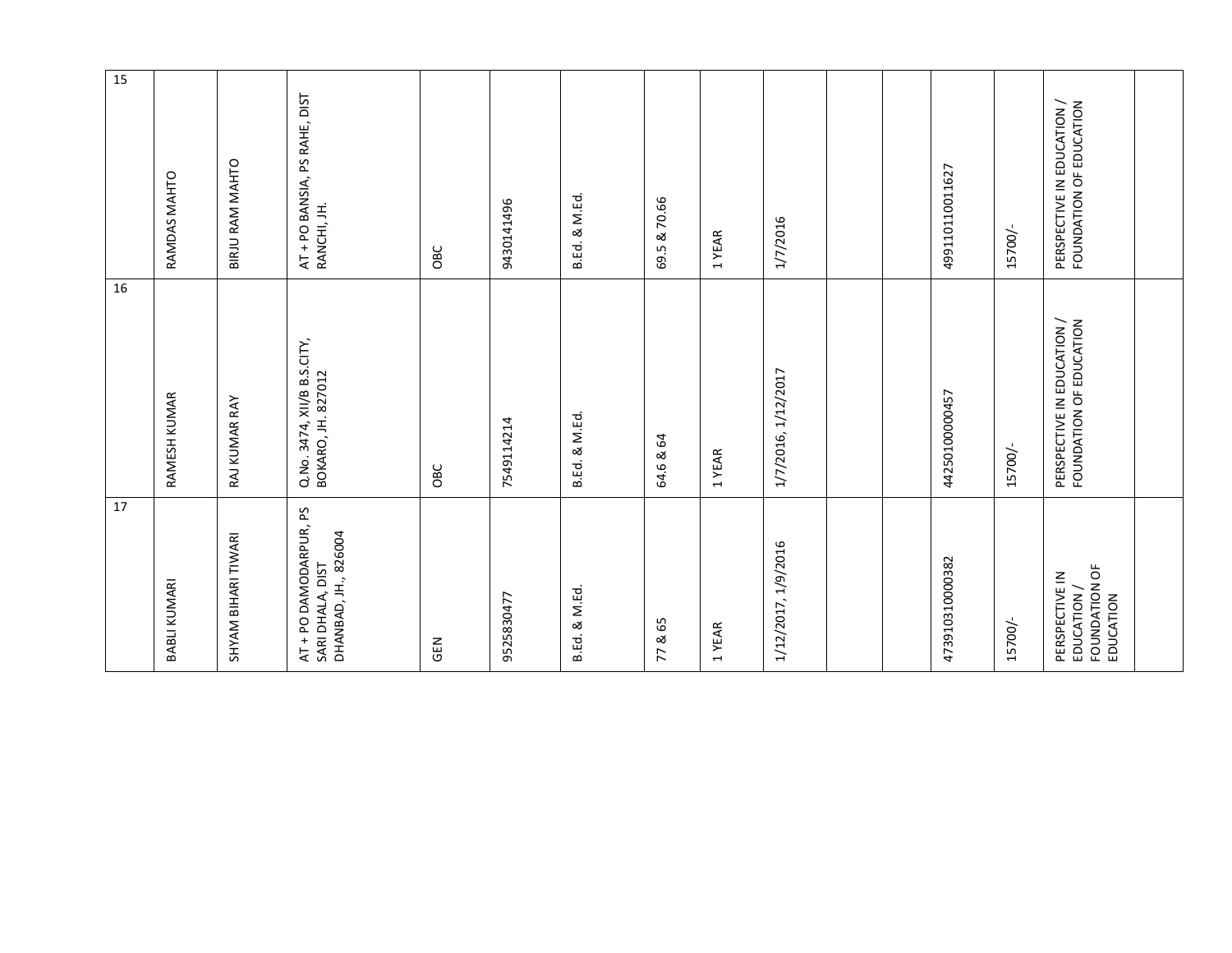| 21<br>PRAWIN KUMAR                                                                    | 20<br>SUBODH KUMAR DAS                                             | 19<br>PORASH KUMAR                                          | 18<br>RAGHVENDRA PRATAP                                                        |
|---------------------------------------------------------------------------------------|--------------------------------------------------------------------|-------------------------------------------------------------|--------------------------------------------------------------------------------|
| <b>JAISWAL</b>                                                                        |                                                                    |                                                             |                                                                                |
| BIHARI PRASAD<br>BHAGAT                                                               | MATHO RAVIDAS                                                      | RAM PRASAD VERMA                                            | PHATEH CHENDRA                                                                 |
| AT KORRA NEAR SHIV<br>MANDIR, PO KORRA,<br>PS SADAR, DIST<br>HAZARIBAG, JH.<br>825301 | AT ALOUNJA KHURDH, PO<br>HAZARIBAG, JH. 825402<br>+ PS ICHAK, DIST | JAMUA, DIST GIRIDIH,<br>AT CHACHGHARA, PS<br>JH., 815318    | PS AHIRULI, DIST AMBEDKAR<br>AT + PO + PS BALA PAIKAULI,<br>NAGAR, U.P. 224141 |
|                                                                                       | ပ္တ                                                                | OBC                                                         | <b>SEN</b>                                                                     |
| 9661388792                                                                            | 9955511927                                                         | 9939671061                                                  | 8787291675                                                                     |
| M.F.A.                                                                                | M.A. MUSIC                                                         | B.Ed. & M.Ed.                                               | B.Ed. & M.Ed.                                                                  |
|                                                                                       | 54                                                                 | 66.4 & 59.2                                                 | 62.71 & 61.7                                                                   |
| 1YEAR                                                                                 | 1YEAR                                                              |                                                             | 1YEAR                                                                          |
| 18/11/2016                                                                            | 18/11/2016                                                         | 1/12/2017                                                   | 1/12/2017                                                                      |
|                                                                                       |                                                                    |                                                             |                                                                                |
|                                                                                       |                                                                    |                                                             |                                                                                |
| 487410110000358                                                                       | 498610510003457                                                    | 469910110000057                                             | 498610110010711                                                                |
| 15700/-                                                                               | 15700/-                                                            | 15700/-                                                     | 15700/-                                                                        |
| SPECAIL SUBJECT                                                                       | SPECAIL SUBJECT                                                    | FOUNDATION OF<br>PERSPECTIVE IN<br>EDUCATION /<br>EDUCATION | PERSPECTIVE IN EDUCATION<br>/ FOUNDATION OF<br>EDUCATION                       |
|                                                                                       |                                                                    |                                                             |                                                                                |
|                                                                                       |                                                                    |                                                             |                                                                                |